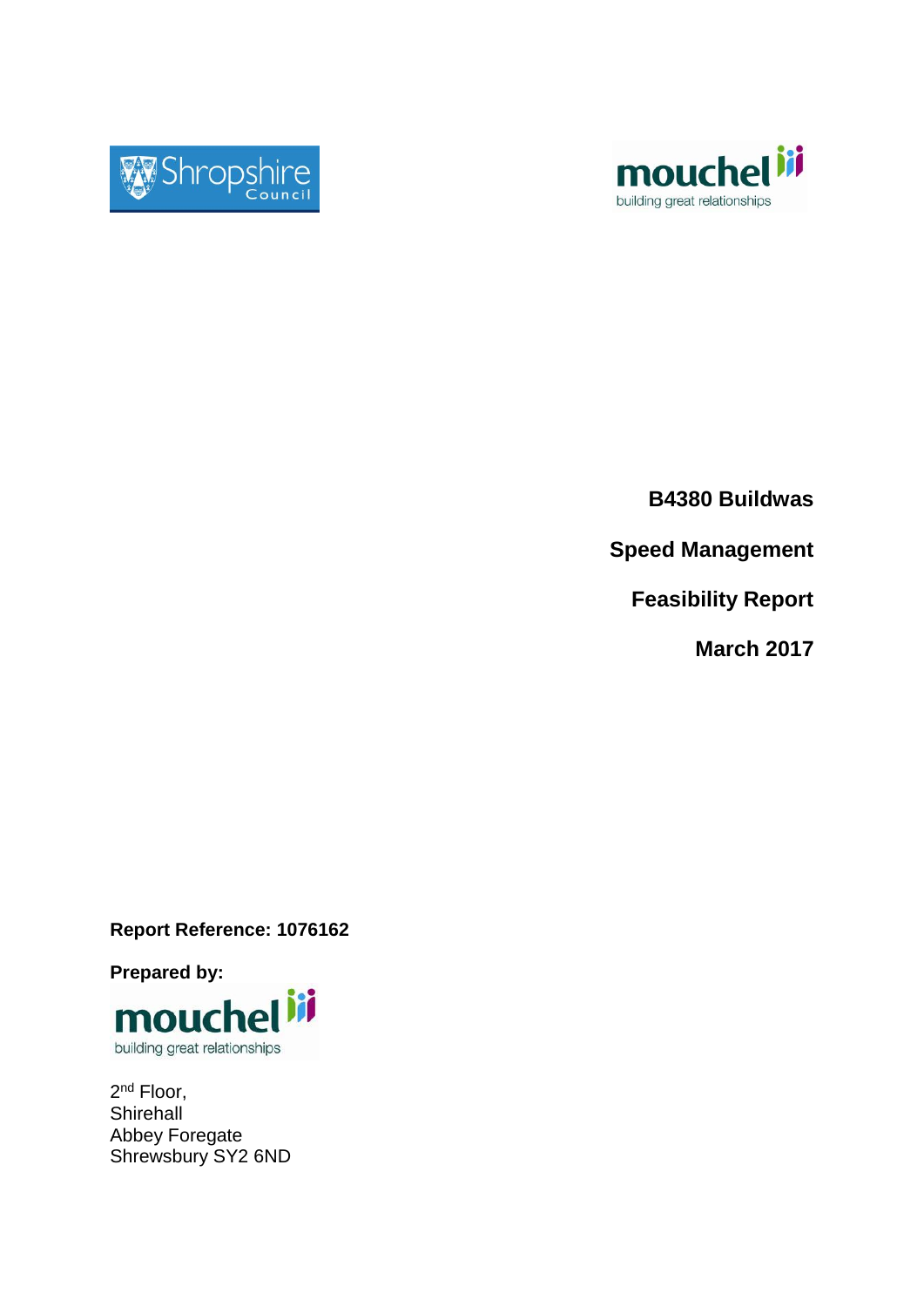#### **Contents**

| <b>Version</b> | <b>Date</b>                                | <b>Detail</b> | <b>Prepared By</b> | <b>Checked By</b> | <b>Approved By</b> |
|----------------|--------------------------------------------|---------------|--------------------|-------------------|--------------------|
| <b>Issue</b>   | March<br><b>Feasibility Report</b><br>2017 |               | D Ross             | D Davies          | <b>PF Williams</b> |
|                |                                            |               | less.              |                   |                    |

This Report is presented to Shropshire Council in respect of the B4380 Buildwas Speed Management Feasibility Study and may not be used or relied on by any other person or by the client in relation to any other matters not covered specifically by the scope of this Report. Notwithstanding anything to the contrary contained in the report, Mouchel Limited is obliged to exercise reasonable skill, care and diligence in the performance of the services required by Shropshire Council and Mouchel Limited shall not be liable except to the extent that it has failed to exercise reasonable skill, care and diligence, and this report shall be read and construed accordingly. This report has been prepared by Mouchel Limited. No individual is personally liable in connection with the preparation of this Report. By receiving this Report and acting on it, the client or any other person accepts that no individual is personally liable whether in contract, tort, for breach of statutory duty or otherwise.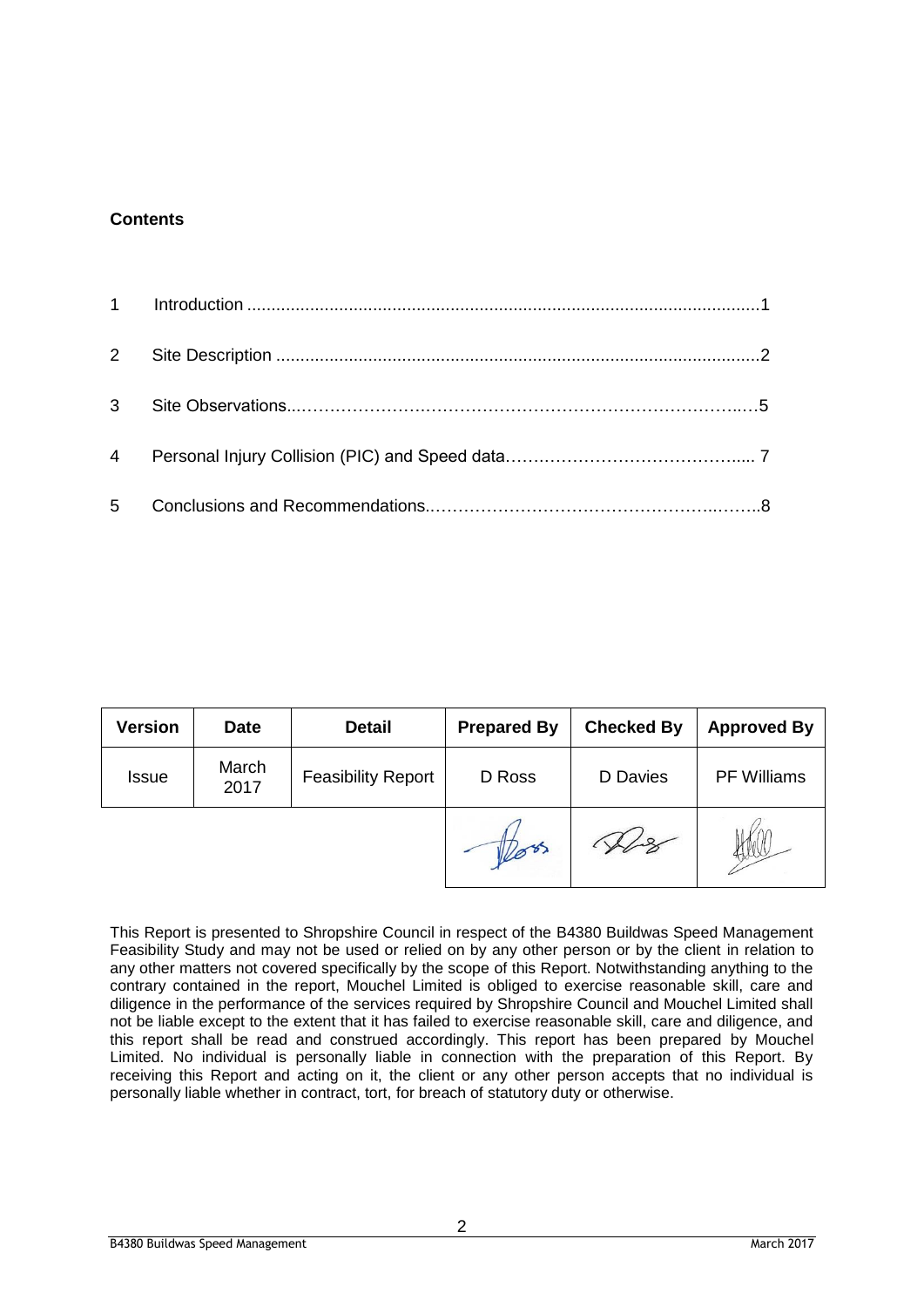## **1 Introduction**

- 1.1 Buildwas village is situated on the B4380 road (between Shrewsbury and Ironbridge) close to its junction with the A4169 Ironbridge Bypass. A location plan is included in Dwg No 1076162-P-004.
- 1.2 The village was recorded as having a population of just over 300 in the 2011 census. Despite the relatively small population there is a village church and a village school, now an academy.
- 1.3 In Shropshire Council's Village Speed Limit Review some years ago the speed limit through the village, as requested by the Parish Council was reduced from 40 mph to 30mph. This was implemented in 2008.
- 1.4 The limit became 30mph over a distance of approximately 330 metres.
- 1.5 A 40mph 'buffer' limit was also introduced approaching the start of the 30mph limit in each direction.
- 1.6 Before the reduction to 30mph from 40mph limit (the previous speed limit) the mean speeds were 42mph and 43mph, the 85<sup>th</sup> percentile speed not known.
- 1.7 In November 2013 an Automatic Traffic Count (ATC) showed that the  $85<sup>th</sup>$  percentile speeds were 42 and 43mph. The mean speeds were now 35 and 36mph which indicate an encouraging reduction in speeds since the lower limit was introduced. Despite this concerns have been raised by some local residents that some motorists are still travelling at inappropriate speeds.
- 1.8 Shropshire Council have commissioned Mouchel to recommend measures which may induce a greater compliance of the 30mph limit and also to consider any benefit of the speed limit being returned to 40mph.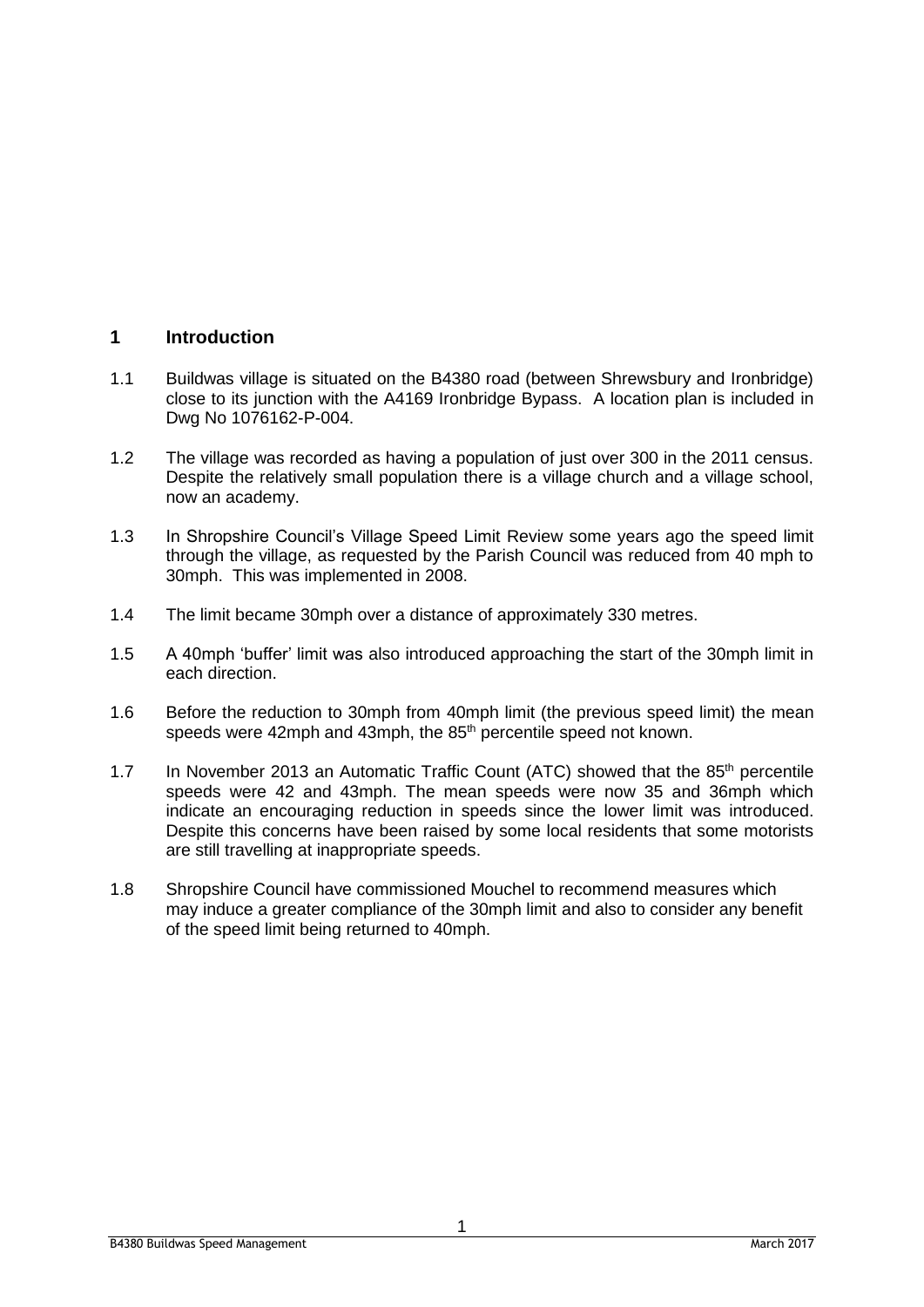## **2 Site Description**

- 2.1 A brief description of the speed limit area now follows from west to east.
- 2.2 The start of speed limit at the western end of the village (40 mph buffer zone) is shown in Photo1.



**Photo 1** – Start of 40mph buffer zone. View towards Ironbridge Bypass. The spire of the village church is visible in the distance.

- 2.3 The carriageway width at these terminal signs is just 5.9 metres and the average width of carriageway from this point to the start of the 30mph limit is 6 metres. Red carriageway mats have been laid at the 30mph terminal areas. The road has a slightly winding nature through the speed limit area. Outside the village school (Photo 2) the carriageway width is 6.4 metres.
- 2.4 Edge lines are generally present where there is no footway. The verge widths are quite wide until the 'Park View' side road/ cul-de-sac near the easternmost limit of the 30mph zone.
- 2.5 There is no street lighting present nor footway/ 'parish' lighting.
- 2.6 A single sided vehicle activated (VAS) sign (facing westbound traffic, heading towards Shrewsbury) is present near the school (Photo 2). When triggered, this illuminates alternating '30' roundel and 'SLOW DOWN' displays. This sign is solar powered.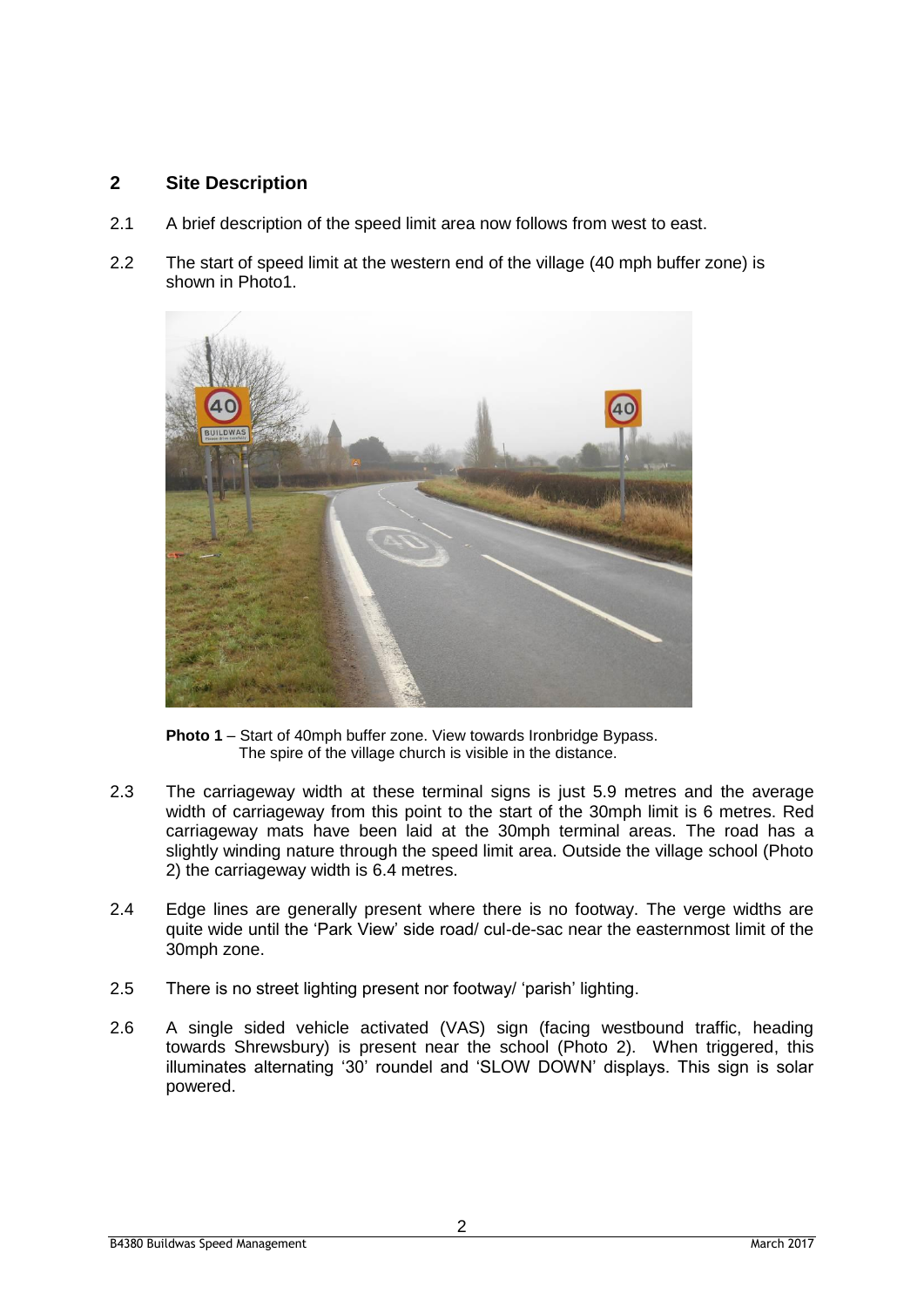

**Photo 2** – Area within 30mph speed limit (view near village school in westbound direction towards Shrewsbury). The village school is the brick building on the right of the photo. Note VAS sign opposite and the presence of frontage development on one side of the B4380 only.





2.7 The carriageway width in the second (easternmost) 40mph buffer zone, varies. It was measured at 5.7 metres near the start of the zone at its west end. Much of the easternmost 40mph buffer zone features a vehicle restraint barrier on the south side due to the sharp drop in levels towards the river (Photo 4). The carriageway width is 10.25 metres, this includes a right turn lane where the zone commences at its east end (Photo 5).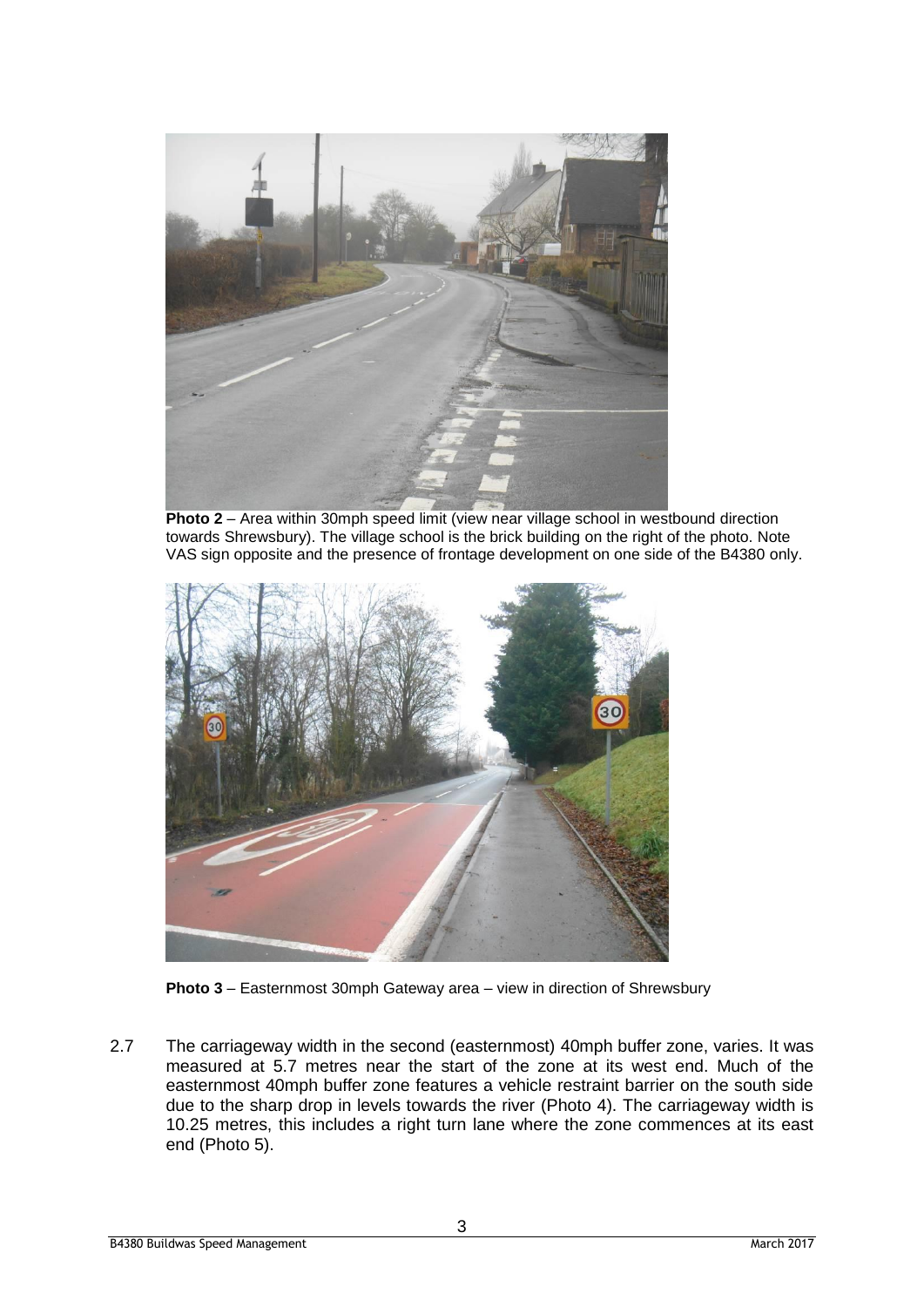

**Photo 4** – Section of easternmost 40mph buffer zone. View in direction of Shrewsbury.



**Photo 5** – Start of easternmost 40mph buffer zone. View in direction of Shrewsbury.

2.8 A plan showing the existing signage present through the speed limit areas is included in Dwg No 1076162-P-100.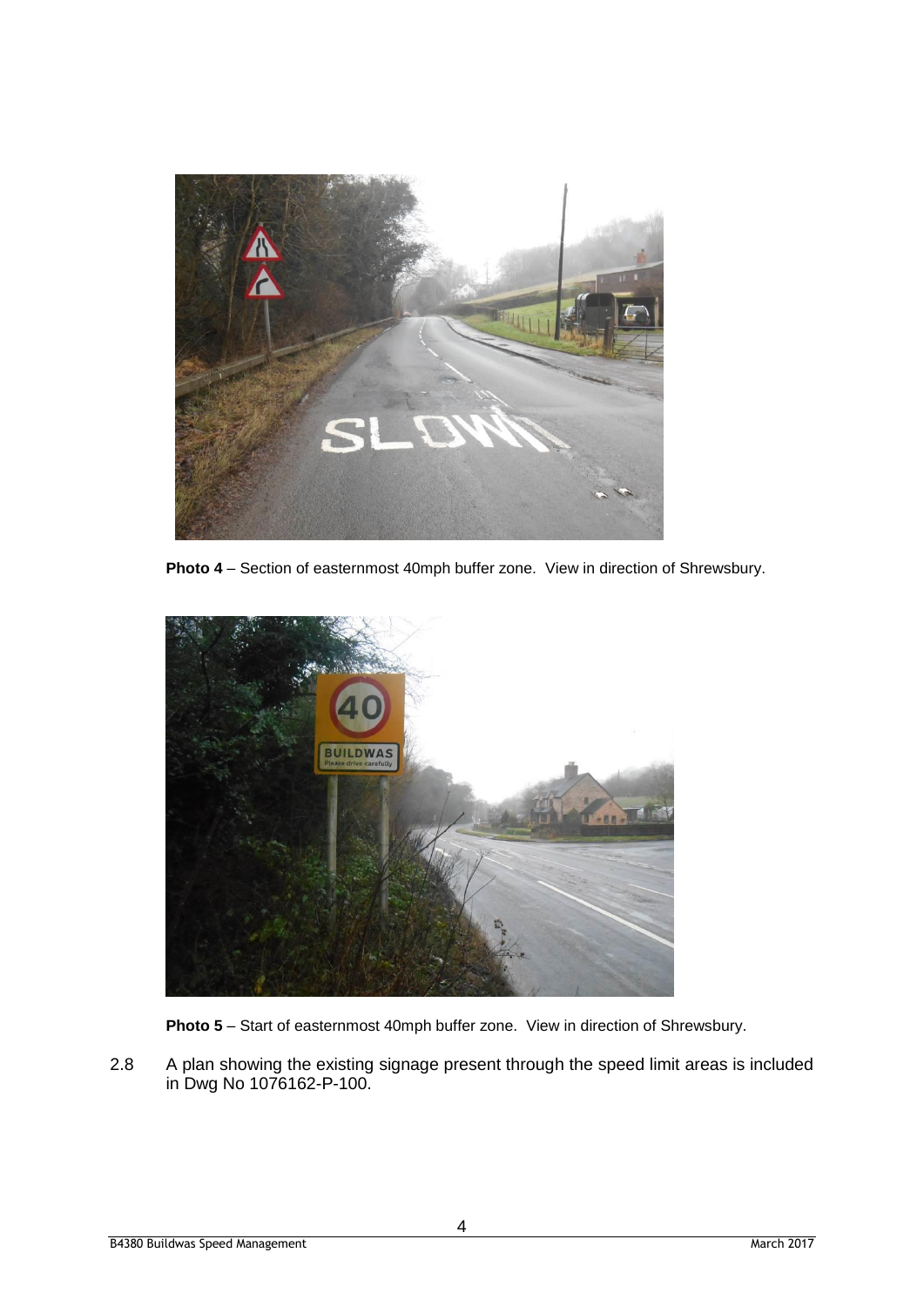## **3 Site Observations**

- 3.1 This village does not have typical layout as it lies to the north of the B4380 rather than on both sides, see location plan Dwg No 1076162-P-004. The south side of the B4380 is therefore almost entirely lacking in frontage development. This means that the urban 'feel' required for a robustly self-enforcing 30mph speed limit is missing.
- 3.2 Traffic Advisory Leaflet (TAL) 01/04 (DfT 2004) suggests that 'reasonable minimum criteria for the definition of what constitutes a village, for the purpose of applying a village speed limit of 30mph, would be that there were :
	- 20 or more houses (on one or both sides of the road); and
	- A minimum length of 600 metres.
- 3.3 Neither criteria is met at Buildwas, there being less than ten houses fronting the 30 mph zone and the length of the zone being only 330 metres. However it may be that 'extra allowance' was made for the presence of the school and village hall when the decision to implement a 30mph limit was made.
- 3.4 The short 30mph zone only requires one 30mph repeater site between the terminal signs to comply with the spacing guidance outlined in Traffic Signs Manual Chapter 3. This is satisfied with a double faced repeater sign opposite the school, however existing signs which could be used to mount further repeater signfaces have not been used for this purpose (eg.warning signs in Photo 4 for 40 mph repeaters).
- 3.5 As the general carriageway width over most of the speed limit areas is approximately 6 metres or less there would appear to be little or no scope for introducing centre hatching to change the appearance of the road.
- 3.6 Reference to Dwg No 1076162-P-100 will show that there are no 40mph repeaters present in the easternmost 40mph buffer despite this extending over 0.4 km (400 metres).
- 3.7 Compliance with the spacing guidance outlined in Traffic Signs Manual Chapter 3 requires the first 40 mph repeater sign to be sited no more than 250 metres from the terminal signs albeit the 2016 Traffic Signs Regulations and General Directions (TSRGD) is less prescriptive and allows the spacing to be determined as appropriate by the Highway Authority.
- 3.8 Reference to Google Streetview (Photo 7) shows that in 2011 there was a repeater sign present approximately 220 metres from the terminal signs which would have complied with the guidance. In January 2017 (Photo 8) this did not appear to be present.
- 3.9 The absence of the repeater sign may have a marginal effect on increasing the westbound entry speeds to the 30mph zone although the carriageway roundels are still present.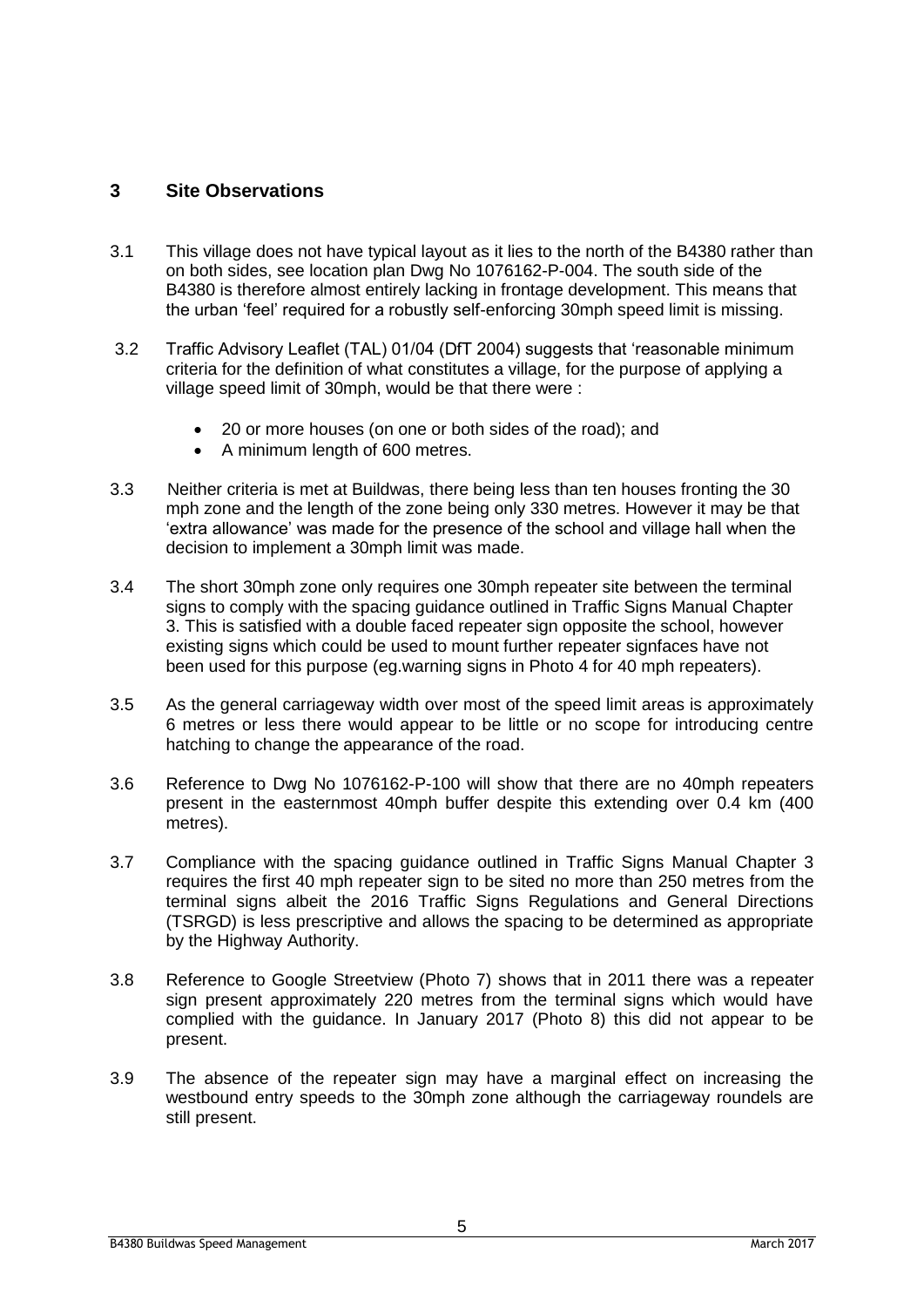



**Photo 7** – 40mph repeater sign present on the right in easternmost 40mph buffer zone (June 2011).

**Photo 8** – Same location Jan 2017.

3.10 The existing easternmost 40mph terminal signs are not clearly visible as they are positioned under overhanging canopy of trees (Photo 9), this may impact on the lack of speed reduction after leaving the Ironbridge bypass.



**Photo 9** – Easternmost 40mph terminal signs under overhanging tree canopy.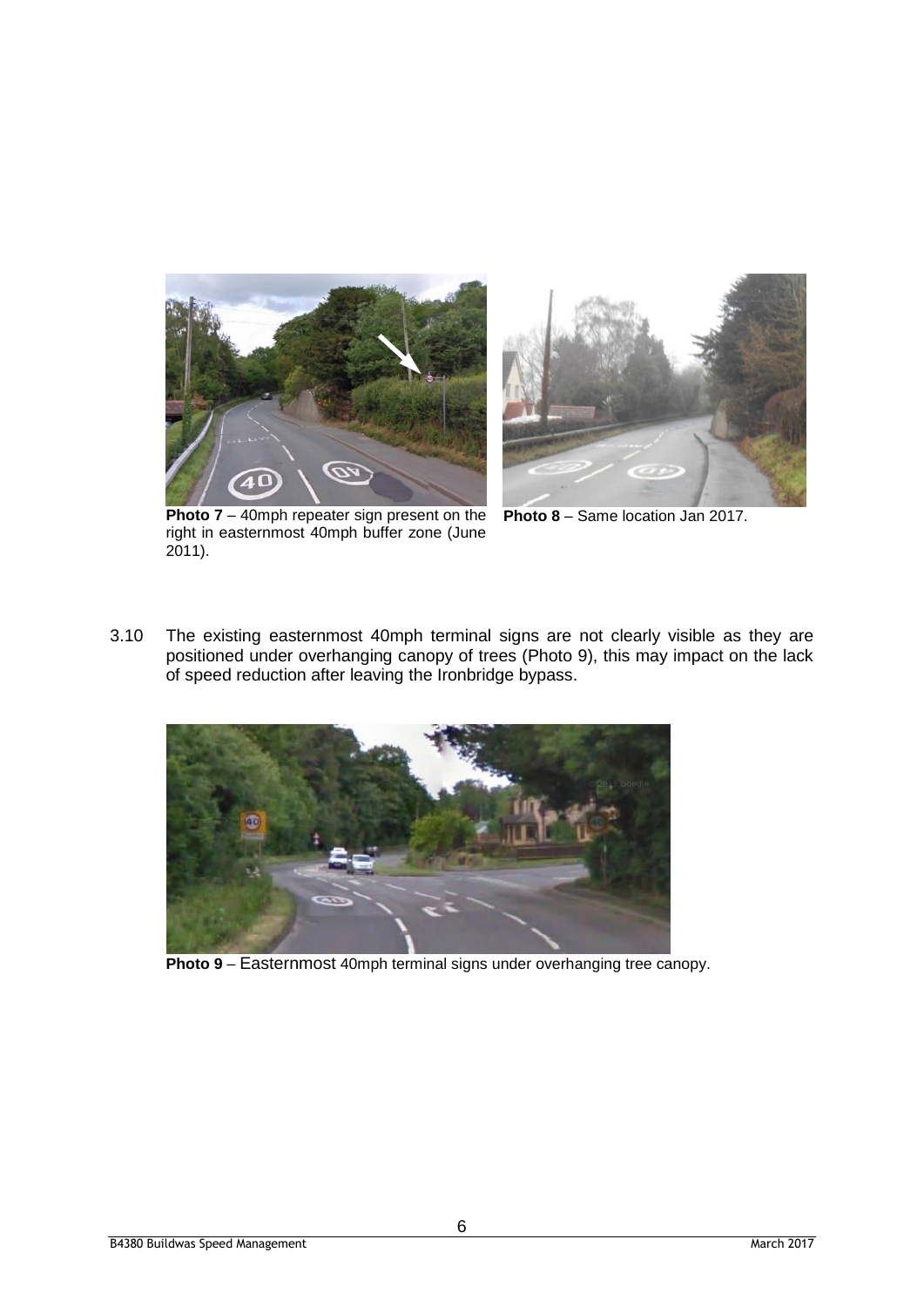# **4 Personal Injury Collision and Speed Data**

- 4.1 Personal Injury Collision (PIC) data was sourced from Shropshire Council for the length of the B4380 subject to the 30 and 40mph speed limits.
- 4.2 Two PIC's were recorded in the last 5 years from 05-12-2011 to 05-12-2016. Both occurred in 2014, both were head-on collisions and both resulted in slight injuries.
- 4.3 The first occurred in summer on the easternmost 40mph buffer zone. It would appear that a 68 year old female driver heading for the Ironbridge Bypass for some reason lost her line and collided with an oncoming car heading for Shrewsbury being driven by a 29 year old male. The younger driver attempted to take evasive action but could not avoid a collision.
- 4.4 The second occurred in winter (December) in the 30mph zone and was of note in that it occurred outside the school. However it was in the dark outside of school hours (time of collision approx. 6pm). This time it was the car heading towards Shrewsbury which appears to have been on the wrong side of the road and it collided with a car travelling in the opposite direction. The Shrewsbury bound car driver stated that he swerved to avoid an animal in the road.
- 4.5 Speed data from Automatic Traffic Counts (ATC's) past and recent is summarised in the table below.

ATC Speed readings on B4380 adjacent to Buildwas School

| Eastbound                                 |                     |       |            | Westbound                 |       |            |  |
|-------------------------------------------|---------------------|-------|------------|---------------------------|-------|------------|--|
| Towards A4169 Ironbridge<br><b>Bypass</b> |                     |       |            | <b>Towards Shrewsbury</b> |       |            |  |
|                                           | $2007*$             | 2013  | 2017       | 2007*                     | 2013  | 2017       |  |
| Mean                                      | 42mph               | 36mph | 36mph      | 43mph                     | 35mph | $32.5$ mph |  |
| 85th<br>percentile                        | <b>Not</b><br>known | 43mph | $42.5$ mph | <b>Not</b><br>known       | 42mph | 38mph      |  |

## (current speed limit 30mph)

#### **Notes**

\* recorded before introduction of 30mph limit, ie. 40mph speed limit in force

4.6 The 2013 and 2017 ATC data indicates the traffic flow on the road to be approximately 3,000 vehicles per day (two way).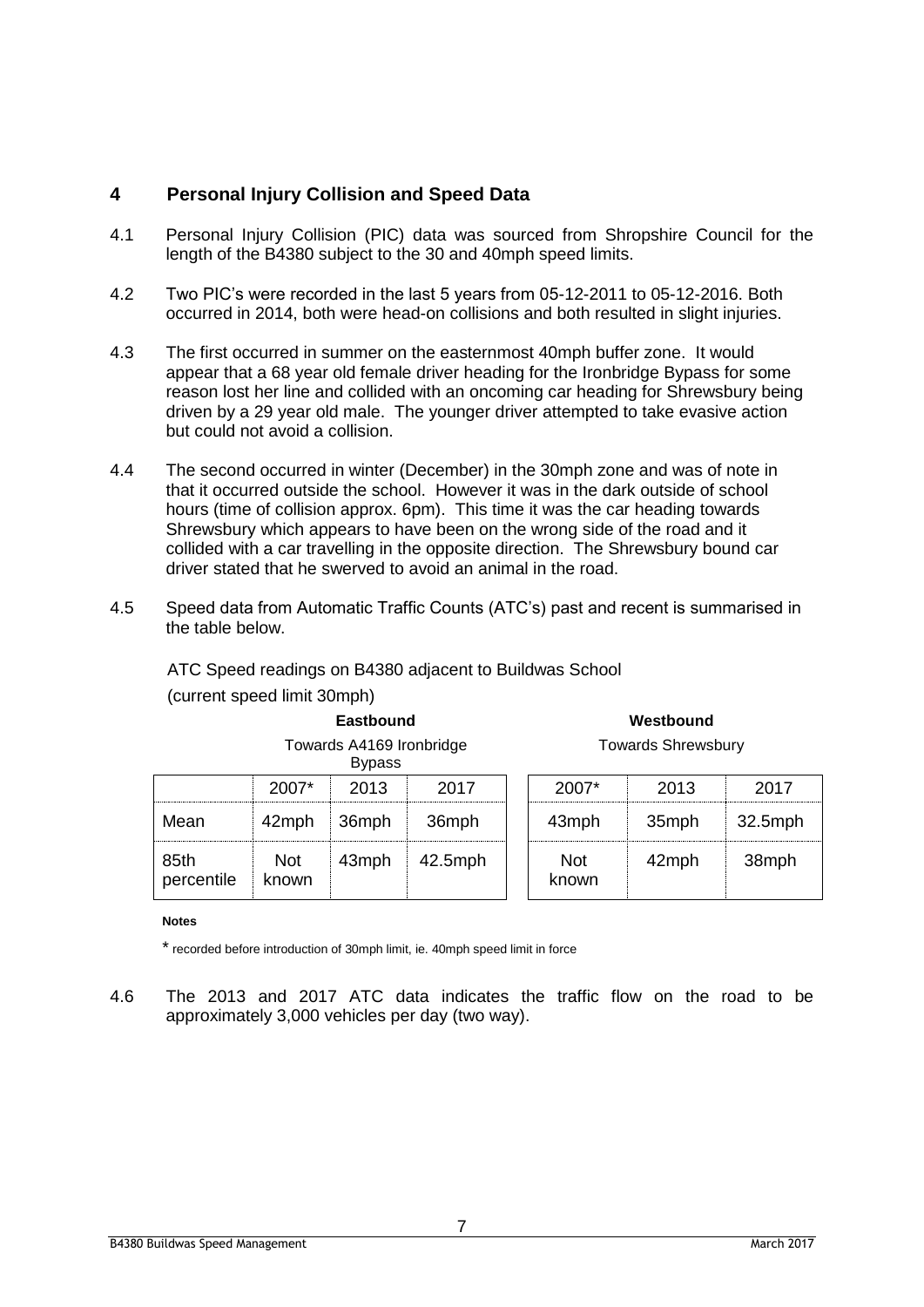# **5 Conclusions and Recommendations**

#### **Conclusions**

- 5.1 It can be concluded that the 30mph speed limit introduced at Buildwas was not completely in keeping with the character of the road. Lack of frontage development on one side of the road means that the 40mph limit previously in force was a more appropriate speed limit for the character of the highway. However the 30mph speed limit does appear reasonable with the presence of the school and village hall.
- 5.2 It is notable from the speed data received that the westbound speeds (towards Shrewsbury) are approximately 4mph lower than the eastbound side. It is assumed that this may at least in part be due to the existing single sided Vehicle Activated Sign (VAS) which appears to be having a positive influence on vehicle speeds in the westbound direction
- 5.3 The Personal Injury Collision (PIC) record over the 0.9 km of the B4380 subject to the 30mph/40mph speed limits has reduced in recent times.
- 5.4 An earlier search showed 3 PIC's in 5 years including one serious. The latest 5 year record (2011 to 2016 inclusive) shows only 2 PIC's recorded, both slight. The PIC record has therefore reduced.
- 5.5 A choice has therefore to be made between :
	- a. persisting with the short section of 30mph limit and introducing more measures to increase compliance with the speed limit.
	- b. reverting to a 40mph limit for the entire 0.9km.

Recommendations

- 5.6 If the 30mph limit is to remain an enhancement of the signing is possible by providing additional 30mph repeaters mounted on existing warning signs.
- 5.7 The opportunity should also be taken to replace the missing 40mph repeater in the easternmost buffer zone to ensure compliance with TSM Chapter 3 guidance.
- 5.8 The existing Vehicle Activated Sign (VAS) could be changed to a back to back updated '30/ Slow Down' speed display as indicated below, to address eastbound speeds as well as the existing westbound.



5.9 The verge width available on the western 30mph Speed Limit Gateway is sufficient for Glason 'Gateway' panels or similar to be sited on both sides of the carriageway.